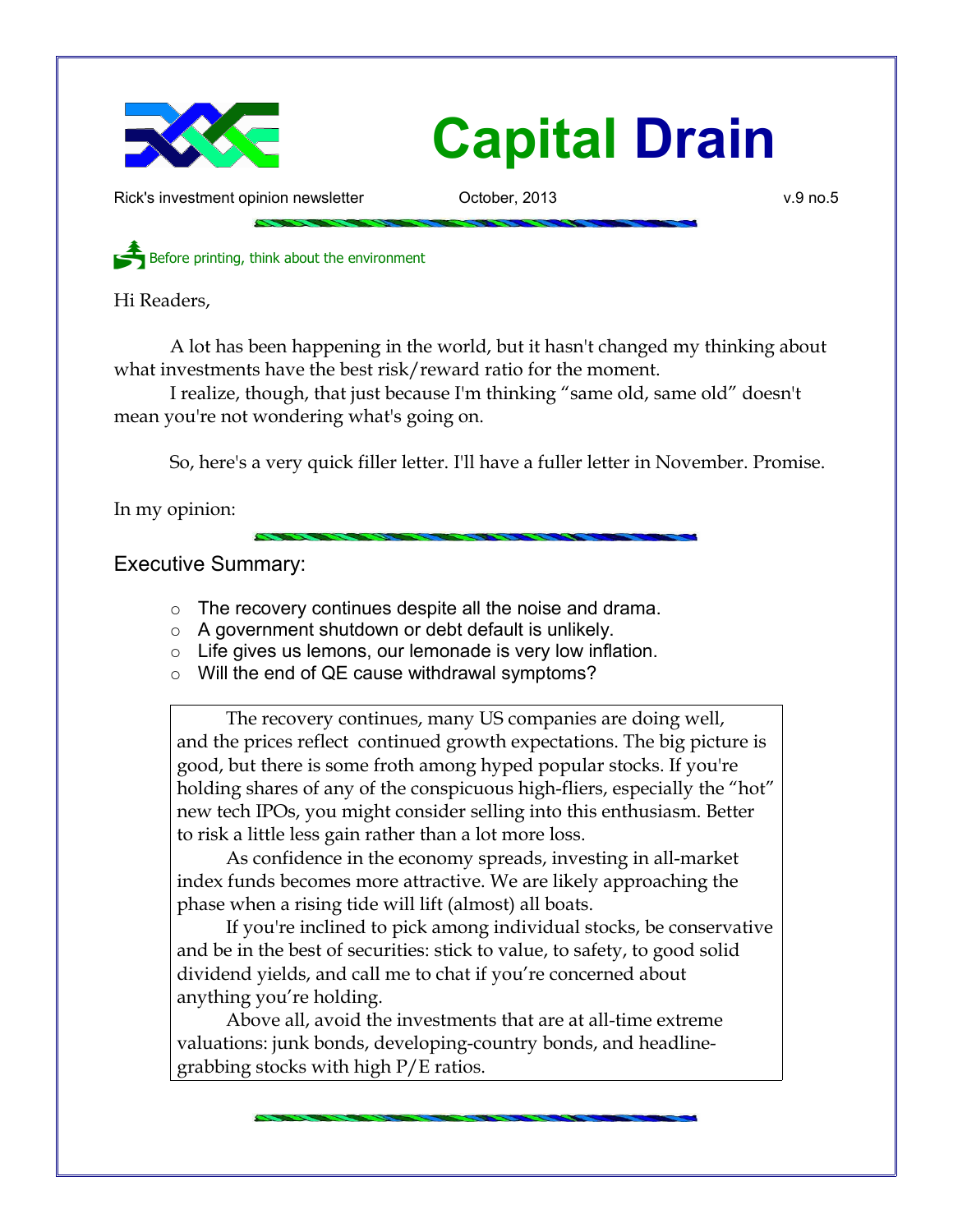## The Details:

Well, wasn't that interesting? We got a government shutdown, we threatened to default on debts, we watched one political faction demand the sun and the moon and then scale back to asking for, and getting, nothing.

Something good may yet come of this-- with luck it will mark the end of the Radical Right "Tea Party" reign of error. They fundamentally misunderstood their political strengths and weaknesses (not to mention Macroeconomics), and picked a fight they couldn't win. Next time, one may hope that they'll be told-- by the rest of the Right-- to please hush while the grownups are talking. Another government shutdown or an actual debt default is much less likely now that we've seen one up close.

The shut down did a bit of damage, in lost government wages, some lost greatereconomy wages, delayed private investment, and so on. That's clear enough in the new unemployment claims. Our question to ponder is whether the bounce back from the economic fumble will be quick or slow. We'll see.



After having fallen to the same level as the low before the recession, the initial claims have quickly popped back up to about ten months ago's level. How quick will the re-recovery be?

By the way, in the next letter I'll have re-done all the charts to compare the five recoveries, not the entire recessions. The decline is clearly past, so we want to see what we can learn from the history of prior climbs, from the bottoms of the troughs of the recessions upwards.

The long, painfully slow recovery is at least giving us very low US consumer inflation. That in itself isn't a huge help to anyone, but at least it is no additional harm. The low interest rates that small savers (including many retirees) and pension funds earn is a problem, but at inflation would make that worse. Let's count that as a blessing.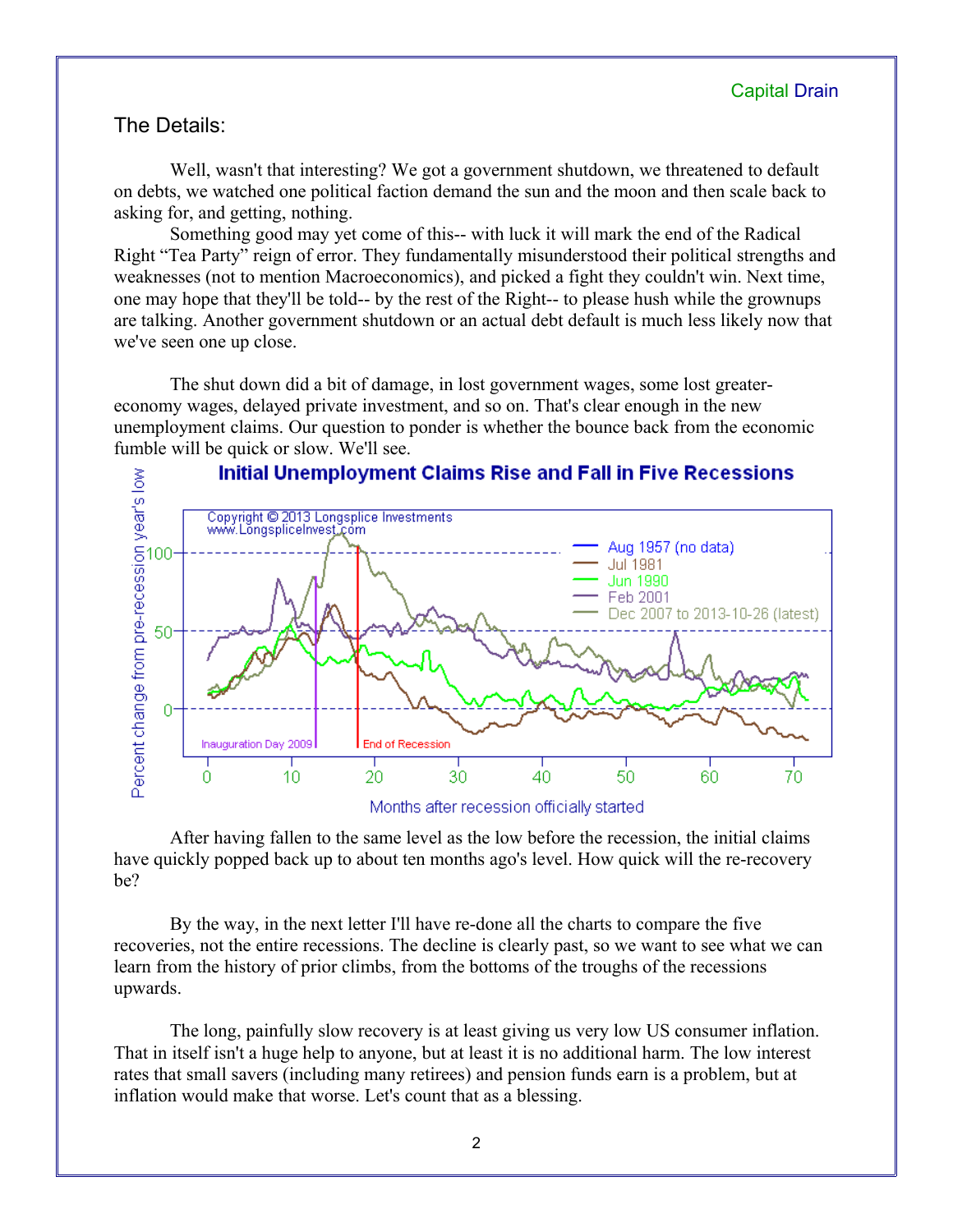The big question hanging over the economic future is whether the end of the Federal Reserve's Quantitative Easing injection of money into the financial system will cause withdrawal symptoms. QE has been a great pain killer, especially for the big banks.

Aside from keeping the bankers from panicking, it hasn't done much for the rest of us. That's why we don't have inflation: despite all that massive money supply in bank vaults, we do not have a lot of consumer demand, so there is nothing remotely resembling too much money chasing too few consumer goods. Until more of the money reaches workers, so they can become buyers, so producers will hire more, the QE money is having no effect on Main Street. The whole virtuous economic feedback system of growth is creeping rather than leaping forward.

When the economy starts to leap, the Fed will be pretty careful to first reduce QE, then actually to reduce the money supply. When the bankers' little heroin drip is cut off, will they simply return to normal, or perhaps have a headache-y hangover, or go into convulsions?

The answer comes from a different question. What has all that QE money been doing, really? It obviously hasn't been going out to US job-creating small and medium company loans. Those come from small and medium banks, which haven't been getting the hooch. The big (bigger than ever, and still too big to fail) banks have been making lots of bets around the world. They've bet on big and small developing countries' stocks, on commodities inflation, and lots of other big, bulk portfolio bets. It's easier to get in and out of that kind of bet.

Thus far, we've seen them get in. What we don't know, what I can't predict, and what we'll have to wait and see, is how disorderly it will be when the big banks try to get out of those bets. Keep in mind, they're betting with borrowed (from the Fed) QE money. If that money is withdrawn, the banks HAVE to sell something to return the money. Can the Fed get the balance right, necessarily avoiding inflation but also avoiding deflation? It depends. We'll see.

I'll definitely be watching for signs of the change's direction, and you'll be the first to learn what I see.

That's it, until next time.

If you have any questions, please write or phone. If you want to read more, the company [web site](http://www.LongspliceInvest.com/newsletter.shtml) has archived editions of this letter, lots of charts, and links to other interesting sites. There's also a [web log](http://www.LongspliceInvestments.com/ricksblog) where I discuss the process and progress of starting the mutual fund, along with occasional economic or investing thoughts..

**Please forward this to any and all friends who are interested. Thanks!** If you got this as a forwarded copy, you can get on the list to get your own future copies directly by sending me your email address.